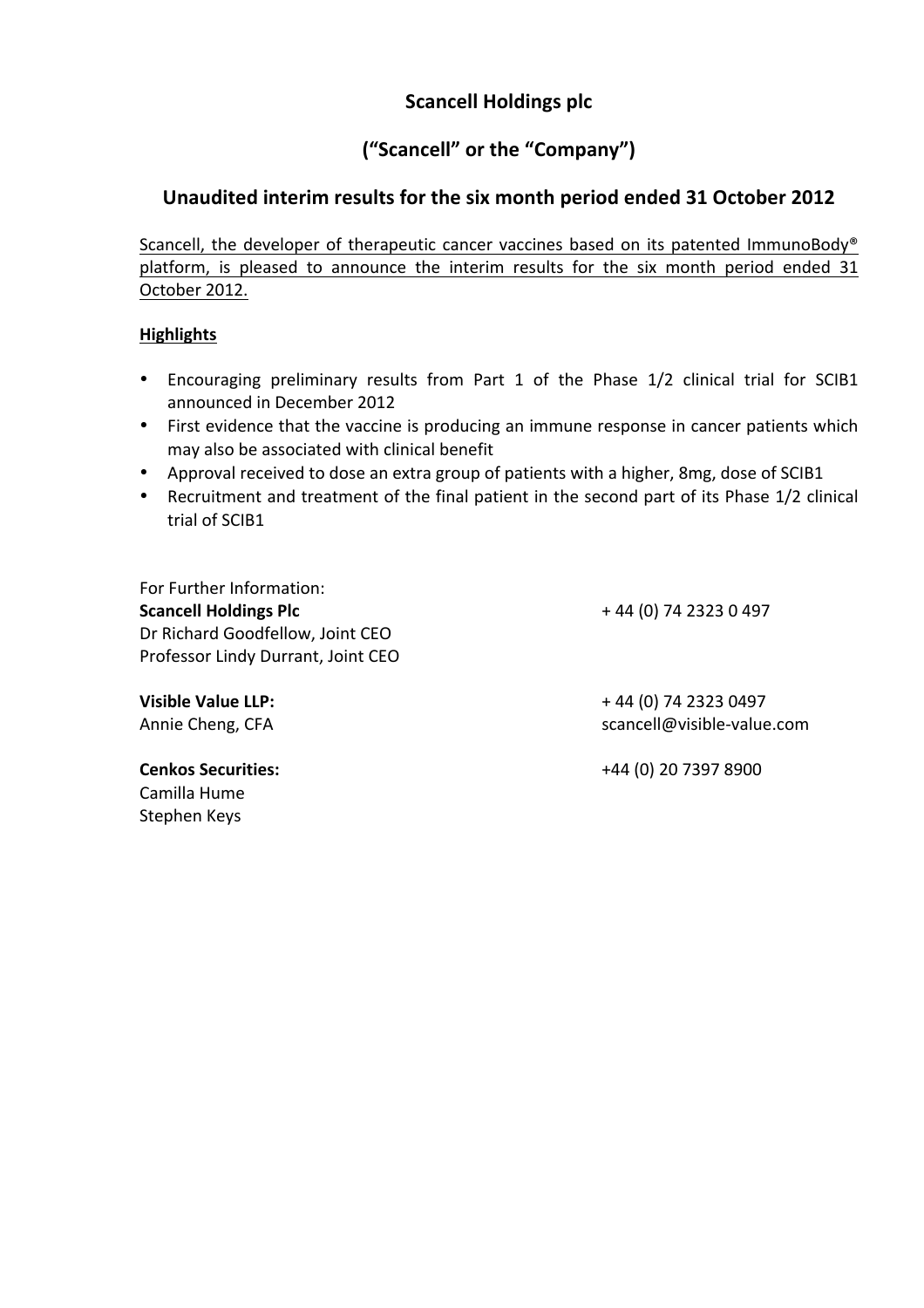# **CHAIRMAN'S STATEMENT**

As has been previously announced preliminary results from Part 1 of the Phase I/II clinical trials have provided the first evidence that Scancell's ImmunoBody® vaccine approach is producing an immune response in cancer patients. The Company has also announced the development of a new platform technology, Moditope™, which the directors believe could have a profound effect on the way that cancer vaccines are developed.

## **Financial**

## **Profit and Loss Account**

The Company made an overall operating loss for the six month period to  $31<sup>st</sup>$  October 2012 of £989,981 (2011: loss of £(941,674)).

Overall the loss for the six month period was  $E923,020$  (2011: loss  $E(893,404)$ ).

*Balance Sheet*

The cash at bank at 31 October 2012 was £2,568,359 (30 April 2012: £3,529,007).

## **SCIB1 melanoma vaccine**

## *Clinical Trial*

In December 2012 the company announced preliminary results from Part 1 of the Phase 1/2 clinical trial of its DNA ImmunoBody® vaccine in patients with Stage III/IV malignant melanoma. 

Of the six patients allocated to the 2mg and 4mg dose cohorts and who received at least four doses of SCIB1, four have shown a vaccine-induced T cell response to treatment. Although the study was not designed primarily to measure tumour response, one patient in the 4mg dose cohort with multiple tumour lesions at study entry had a differential response to treatment including partial or complete regression of all lung metastases. A further two patients who had all their tumours surgically removed prior to SCIB1 treatment have remained disease-free more than a year after first dosing. The vaccine produced very few side effects, none of which were serious.

These encouraging results provide the first evidence that Scancell's ImmunoBody<sup>®</sup> vaccine approach is producing an immune response in cancer patients which may also be associated with clinical benefit. In view of the positive results and minimal side effects seen with the 4mg dose the Company intends to evaluate an 8mg dose in parallel with Part 2 of the Phase1/2 study.

The first part of this Phase 1/2 clinical trial was conducted in five UK centres in eleven patients, ten with stage IV and one with Stage III malignant melanoma. Patients were to be given five doses of 0.4mg, 2mg or 4mg of SCIB1, delivered by Ichor Medical Systems' TriGrid™ electroporation delivery device, over a period of six months. One patient in the 0.4mg dose group and one in the 4mg dose group who received only a single dose of SCIB1 were withdrawn from the study due to progressive disease shortly after study entry and were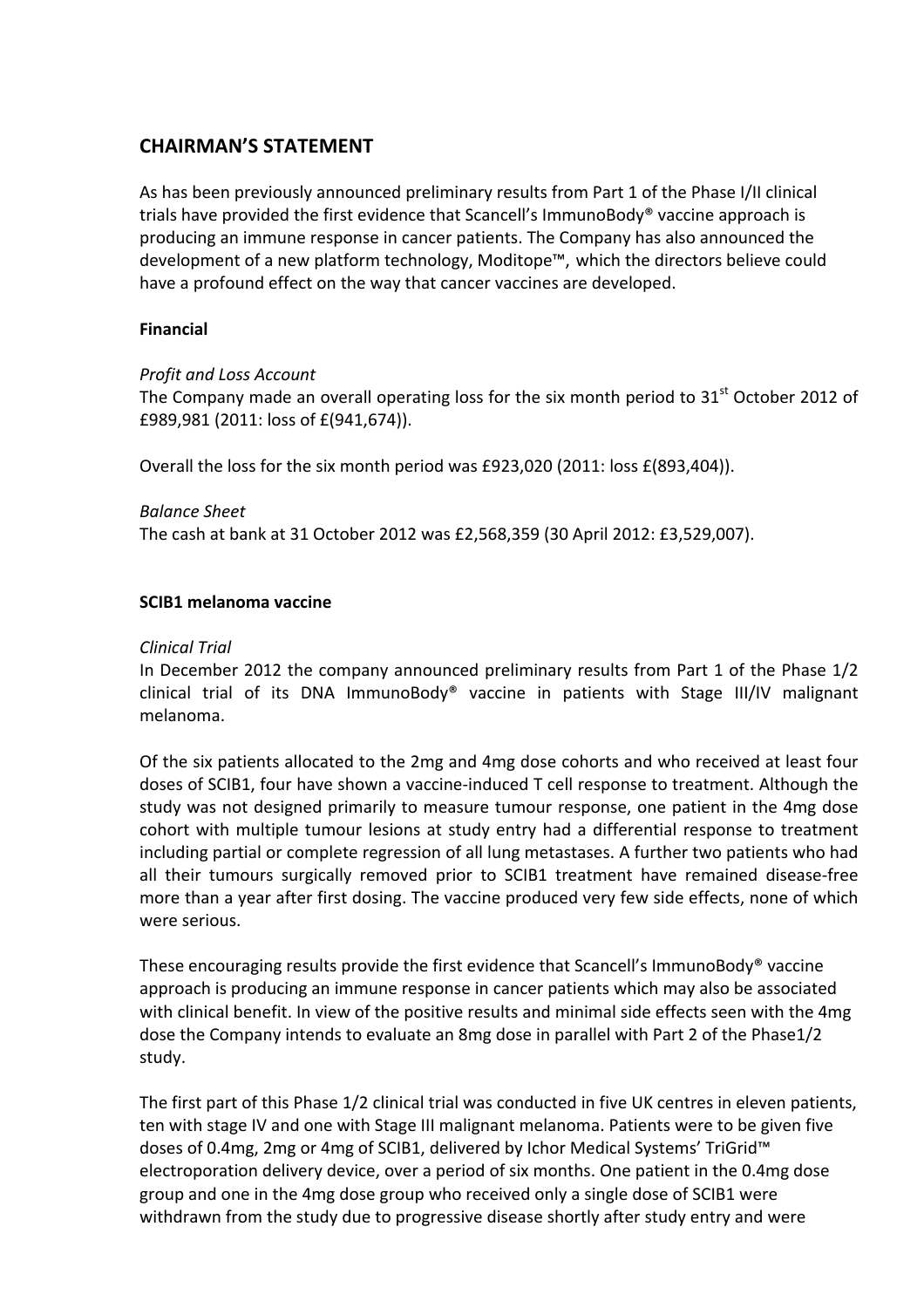replaced to ensure that at least three patients in each dose cohort could be fully evaluated for immune response. During the course of the study regulatory approval was granted to increase the SCIB1 dose from 2mg to 4mg in patients in the 2mg cohort, if the vaccine was well tolerated. Two patients in this group received two 4mg doses of SCIB1 and one patient received a single 4mg dose.

#### *Clinical response*

Three of the four patients in the 4mg cohort are still alive and one remains disease-free more than a vear after starting treatment. The fourth patient progressed and died too soon after first dosing for any effect to be seen. Two out of the three patients in the 2/4mg cohort are still alive and one remains disease-free more than a year after starting treatment. The third patient died of progressive disease after 63 weeks. All four patients in the 0.4mg dose group have now died. 

One patient in the 4mg dose group had a long history of metastatic disease and multiple tumour lesions present at the start of treatment (including several in her lungs), all of which decreased in size or disappeared completely following six months of treatment with SCIB1 except for one abdominal tumour nodule which increased in size and which has been resected. This "differential response" pattern is typical of immunotherapeutic agents and is the first signal that SCIB1 may be having an impact on the course of the disease as well as inducing an immune response.

Two further patients on SCIB1 remain disease-free more than one year after treatment started. The first patient had a history of gradual disease progression in the six months prior to study entry, including the development of multiple tumour nodules, which were excised prior to study treatment. This patient was dosed five times with 4mg SCIB1 and had no tumour present at study entry so could not be evaluated for tumour response but is still disease-free 17 months after first dosing and 20 months after the last tumour surgery. The second patient (in the 2/4mg cohort), who also received two 4mg doses at three and six months after the start of dosing, was entered into the study after all recurrent tumour had been resected and remains disease-free, 19 months after first dosing and 25 months after the last tumour excision. Whilst these results are promising it should be emphasised that they will have to be confirmed in larger, controlled studies in due course.

#### *Immune* response

All three patients in the 2/4mg dose cohort and one patient in the 4mg dose cohort produced an immune response to the melanoma specific epitopes in SCIB1. Only one of the patients in the lowest dose group showed any immune response to treatment.

Immune response was measured by peptide-specific proliferation that was at least twice the background control at each time point and at least twice the pre-treatment control value on two or more of the six time points measured. The patient with the differential clinical response was also assessed using a cultured enzyme-linked immunosorbent (ELISPOT) assay and made a strong response to the melanoma TRP-2 antigen.

These preliminary results suggest that therapeutic vaccination with SCIB1 induces specific immune responses that may lead to clinical benefit.

In view of the positive results and minimal side effects seen with the 4mg dose, the Company has sought and obtained approval from the Gene Therapy Advisory Committee ('GTAC') and the Medicines and Healthcare products Regulatory Agency ('MHRA') Medicines Division to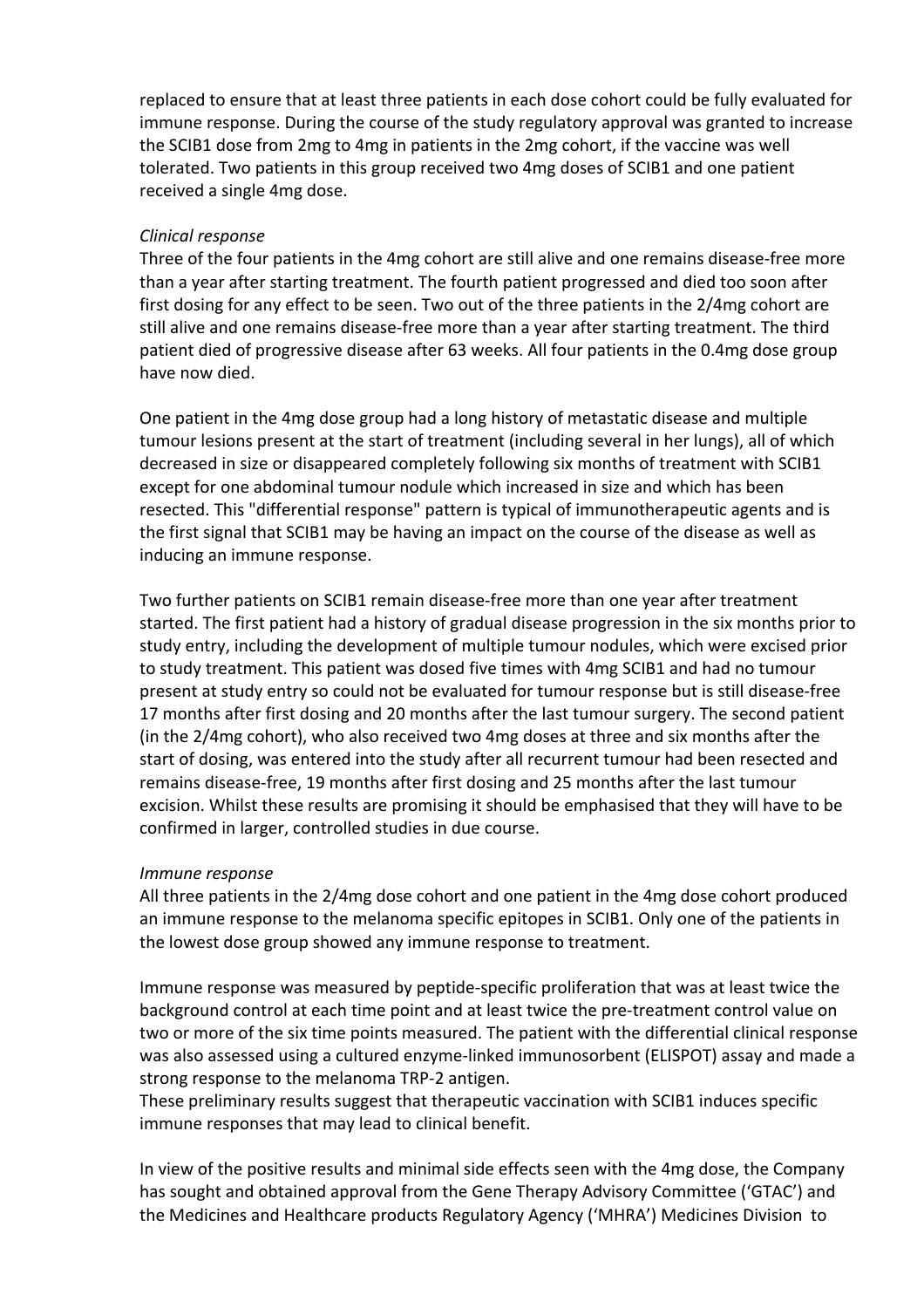dose an additional group of patients with a higher, 8 mg, dose of SCIB1. Scancell's partner Ichor Medical Systems ('Ichor') has also obtained the required parallel approval from the MHRA Devices Division for the use of Ichor's TriGrid™ electroporation delivery device to administer SCIB1 to this additional group of patients."

Assessment of an 8mg dose in a further cohort of three to six patients with evaluable disease will permit an assessment of the safety and immunogenicity of an increased dose of SCIB1 in addition to the effect of this higher dose on tumour burden. This additional cohort will be evaluated in parallel with the second part of the Phase 1/2 study which is primarily designed to assess the effect of the 4mg dose on immune response in patients who have had all tumour removed prior to treatment.

GTAC and MHRA have also given their approval to increase the maximum treatment period from six months up to a further five years in these clinical trials. The continuation option will be available for patients with stable disease. This approval provides our investigators with the opportunity to continue dosing patients whose disease has not progressed whilst receiving the SCIB1 vaccine and will allow the Company to gather longer term data on late stage melanoma patients for whom the prognosis is poor. Two patients are currently receiving long term treatment with SCIB1.

The first patient was recruited to Part 2 of the clinical trials in May 2012 and the final patient started treatment in January 2013. Part 2 of the study is on track to be completed by the end of 2013. A successful outcome, if achieved, would confirm the potential of SCIB1 as a new cancer treatment as well as validating the ImmunoBody® platform technology.

## **Moditope™** vaccine technology platform

The Company has developed a new platform technology, Moditope<sup>TM</sup>, which stimulates the production of killer CD4 T cells with powerful anti-tumour activity. CD4 responses to cancer associated antigens have been notoriously difficult to generate whether presented as peptides, proteins or DNA. Scancell has identified and patented a series of modified epitopes that overcome this limitation. Not only do these unique epitopes stimulate a CD4 killer T cell response, but *in vitro* tests have shown that cancer patients can produce an immune response to these epitopes.

The Moditope<sup>TM</sup> epitopes can be used to develop both DNA and peptide vaccines and could become an important component of many therapeutic vaccines in the future, both under development at Scancell and other companies.

#### **Board of Directors**

Nigel Evans resigned as a Director and Company Secretary on 11 December 2012 and has made an important contribution to Scancell over many years. In his role as Executive Chairman of the Company from 2000-2007 he played a critical role in the development of the Company at a particularly turbulent time in its history. More recently Nigel has given steadfast support to the Company both as a Board Director and as Company Secretary and the Board wishes him well in his retirement.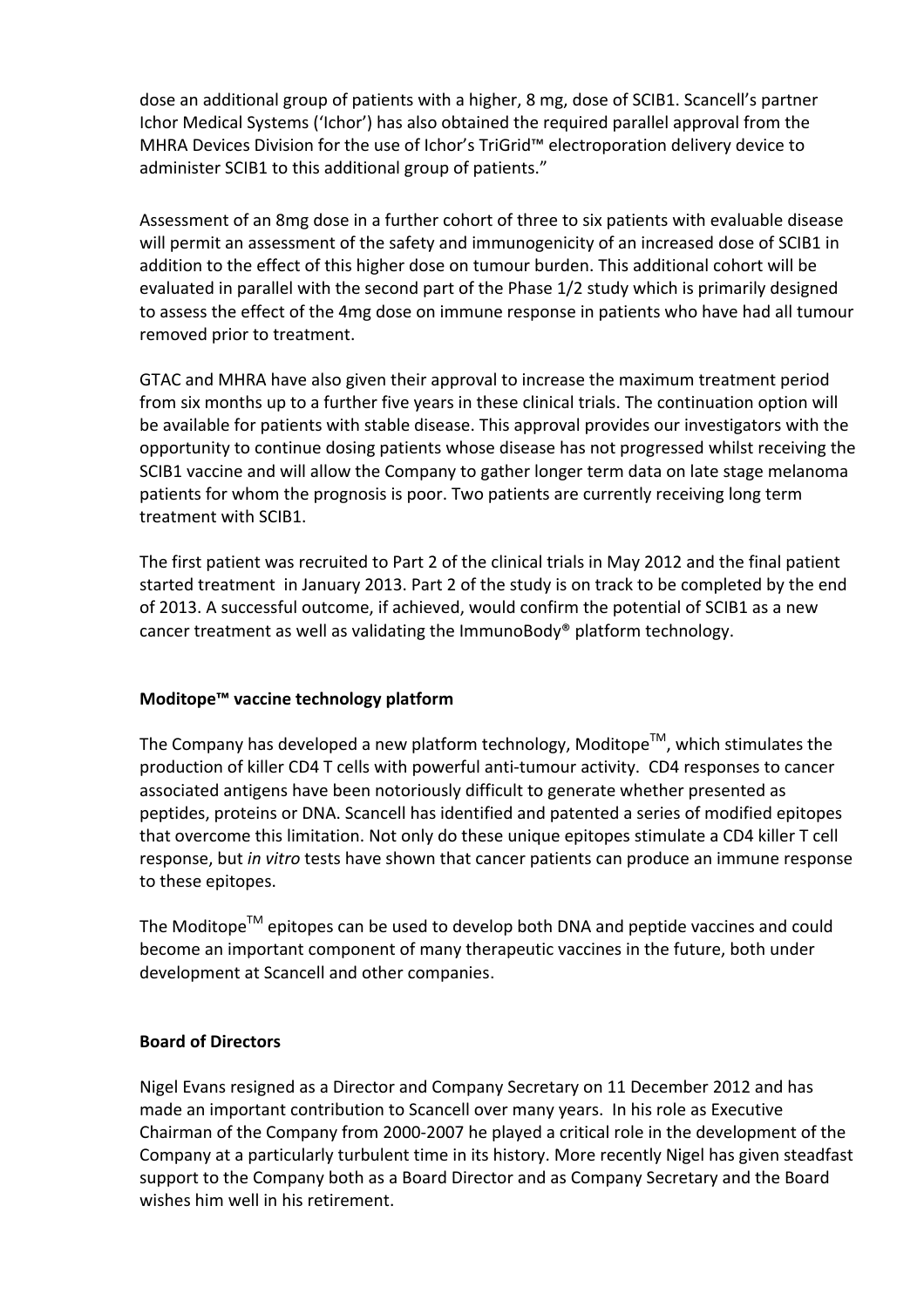### **Outlook**

The preliminary results for part 1 of the SCIB1 clinical trials have been extremely encouraging as they provide the first clinical endorsement for our ground breaking cancer vaccine research. During 2013 the assessment of a higher dose in patients with evaluable disease and the future assessment of immune response in part 2 of the clinical trials should provide further evidence to support the use of ImmunoBody® vaccines for the treatment of cancers.

Whilst at an early stage with the new Moditope™ technology platform, the Board is aware that the opportunities could be considerable and, with its existing  $ImmunoBody<sup>®</sup>$  technology is confident that the Company is well placed to create increasing value for shareholders.

David Fyans Chairman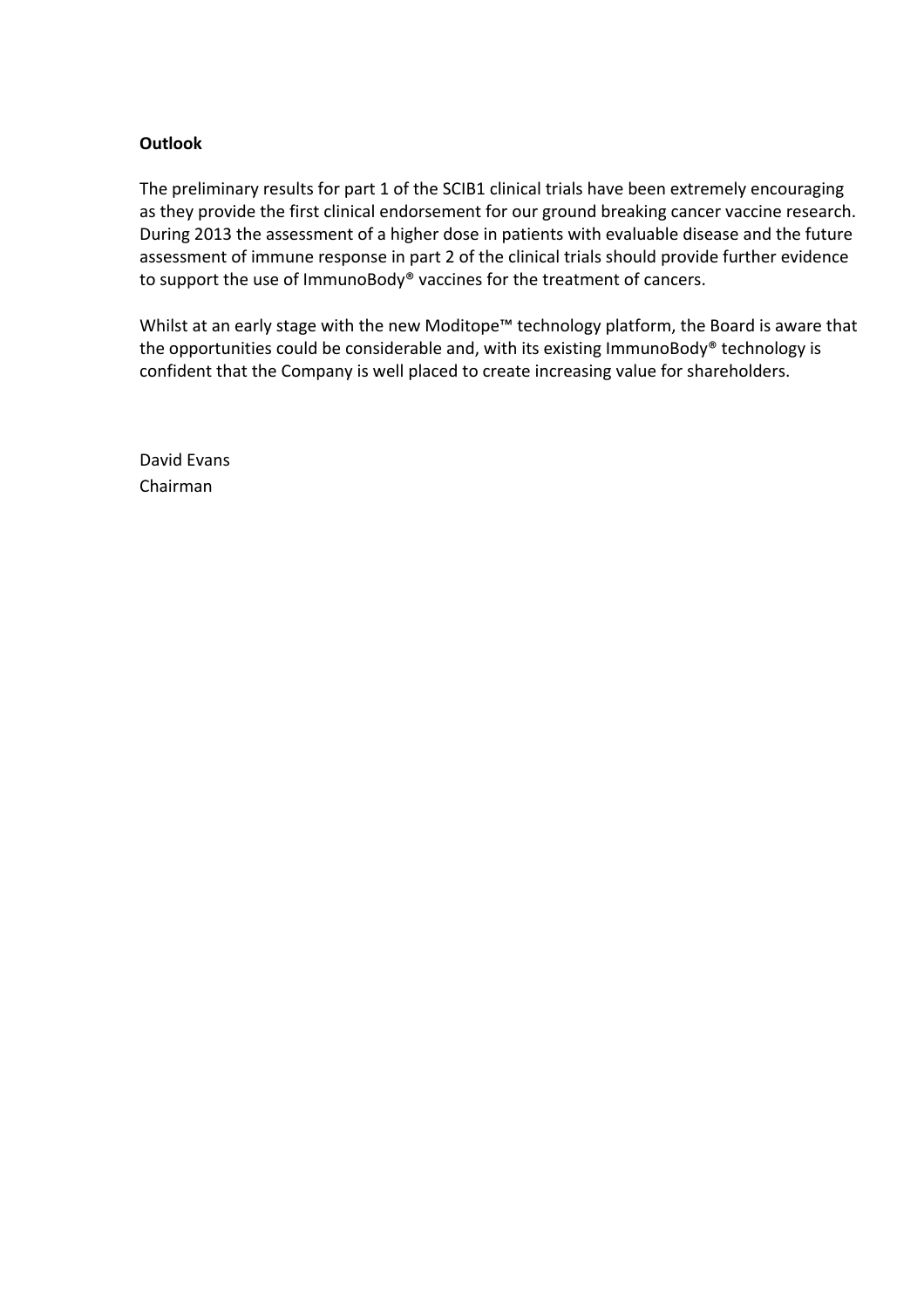# **Scancell Holdings plc Consolidated Income Statement for the six months to 31st October 2012**

|                                                | Unaudited  | Unaudited  | Audited     |
|------------------------------------------------|------------|------------|-------------|
|                                                | six months | six months | Year to     |
|                                                | 31/10/2012 | 31/10/2011 | 30/04/2012  |
|                                                | £          | £          | £           |
| <b>Continuing operations</b>                   |            |            |             |
| Development expenses                           | (564, 709) | (526, 077) | (1,221,339) |
| Administrative expenses                        | (425, 272) | (415, 597) | (740, 132)  |
|                                                |            |            |             |
| <b>OPERATING LOSS</b>                          | (989, 981) | (941, 674) | (1,961,471) |
| Interest receivable and similar income         | 17,904     | 6,240      | 31,407      |
|                                                |            |            |             |
| <b>LOSS BEFORE TAXATION</b>                    | (972, 078) | (935, 434) | (1,930,064) |
| Tax on loss on ordinary activities             | 49,058     | 42,030     |             |
| LOSS FOR THE PERIOD FROM                       |            |            |             |
| <b>CONTINUING OPERATIONS</b>                   | (923, 020) | (893, 404) | (1,930,064) |
| <b>Discontinued operations</b>                 |            |            |             |
| PROFIT FOR THE PERIOD FROM                     |            |            |             |
| DISCONTINUED OPERATIONS                        |            |            | 2,487,122   |
| PROFIT/(LOSS) FOR THE PERIOD                   | (923, 020) | (893, 404) | 557,058     |
| EARNINGS PER ORDINARY SHARE (PENCE)            |            |            |             |
| <b>Continuing and discontinued operations</b>  |            |            |             |
| <b>Basic</b>                                   | (0.47)     | (0.90)     | 0.30        |
| Diluted                                        | (0.47)     | (0.90)     | 0.27        |
| <b>Continuing operations only</b>              |            |            |             |
| <b>Basic</b>                                   | (0.47)     | (0.90)     | (1.04)      |
| Diluted                                        | (0.47)     | (0.90)     | (1.04)      |
|                                                |            |            |             |
| <b>Consolidated Statement of Comprehensive</b> |            |            |             |
| Income                                         |            |            |             |
| for the period ended 31st October 2012         |            |            |             |
| Profit/(Loss) for the period                   | (923, 020) | (893, 404) | 557,058     |
|                                                |            |            |             |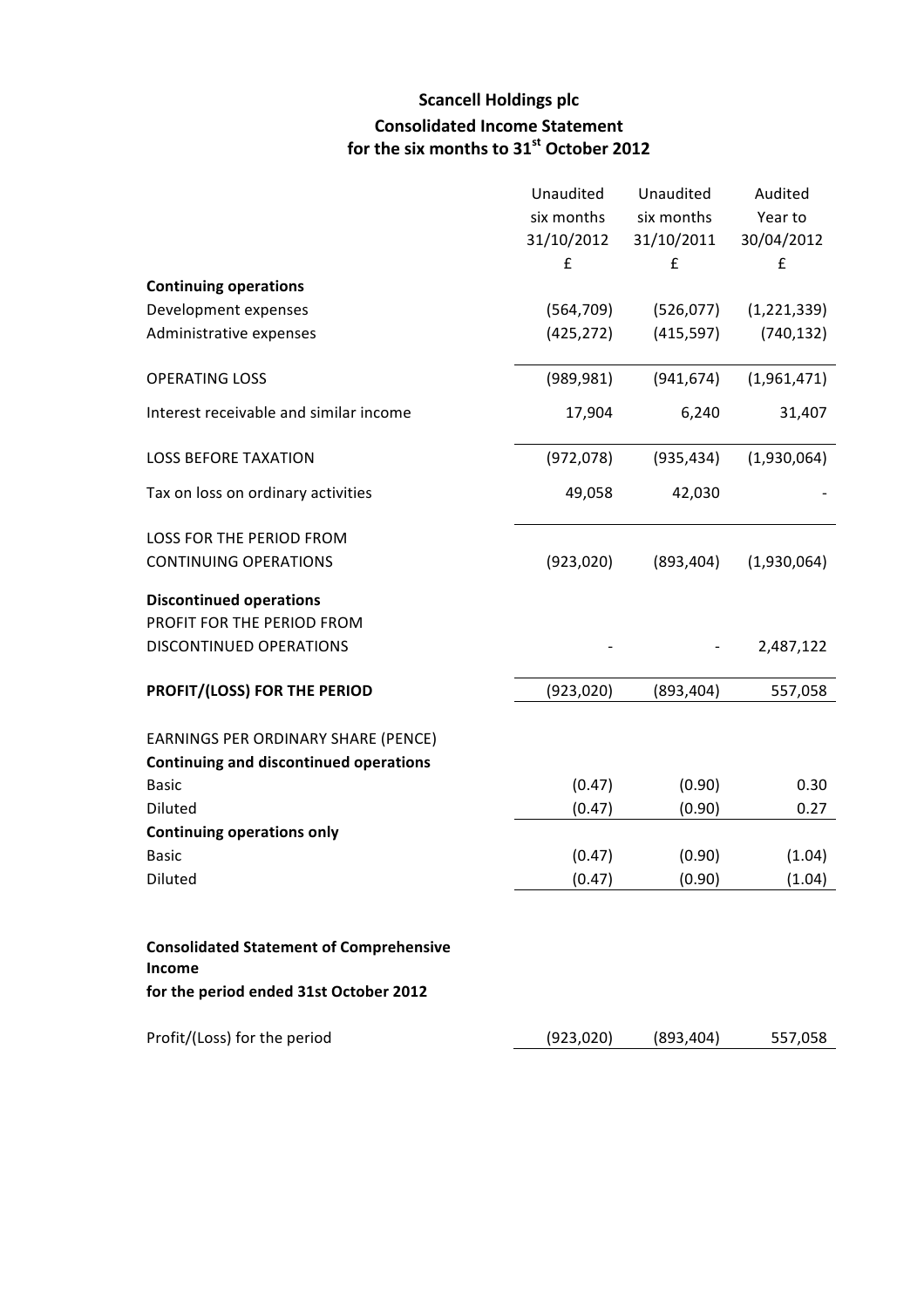# **Scancell Holdings plc Consolidated Statement of Changes in Equity for the six month period to 31st October 2012**

|                                        |         | Share     | Share   |               |            |
|----------------------------------------|---------|-----------|---------|---------------|------------|
|                                        | Share   | premium   | option  | Retained      | Total      |
|                                        | capital | account   | reserve | earnings      | Equity     |
|                                        | £       | £         | £       | £             | £          |
| At 1 <sup>st</sup> May 2012            | 194,470 | 9,904,733 | 487,162 | (3,615,028)   | 6,971,337  |
| (Loss) for the period                  |         |           |         | (923, 020)    | (923, 020) |
| Share option costs                     |         |           | 12,200  |               | 12,200     |
| At 31st October 2012                   | 194,470 | 9,904,733 | 499,362 | (4,538,048)   | 6,060,517  |
|                                        |         |           |         |               |            |
| At 1st May 2011 (restated)             | 159,518 | 8,369,023 | 279,287 | (4, 172, 086) | 4,635,742  |
| (Loss) for the period                  |         |           |         | (893, 404)    | (893, 404) |
| Share issue                            | 34,575  | 1,512,086 |         |               | 1,546,661  |
| Share option costs                     |         |           | 106,450 |               | 106,450    |
| At 31st October 2011 (restated)        | 194,093 | 9,881,109 | 385,737 | (5,065,490)   | 5,395,449  |
|                                        |         |           |         |               |            |
| At 1 <sup>st</sup> May 2011 (restated) | 159,518 | 8,369,023 | 279,287 | (4, 172, 086) | 4,635,742  |
| Profit for the year                    |         |           |         | 557,058       | 557,058    |
| Share issue                            | 34,952  | 1,535,710 |         |               | 1,570,662  |
| Share option costs                     |         |           | 207,875 |               | 207,875    |
| At 30 <sup>th</sup> April 2012         | 194,470 | 9,904,733 | 487,162 | (3,615,028)   | 6,971,337  |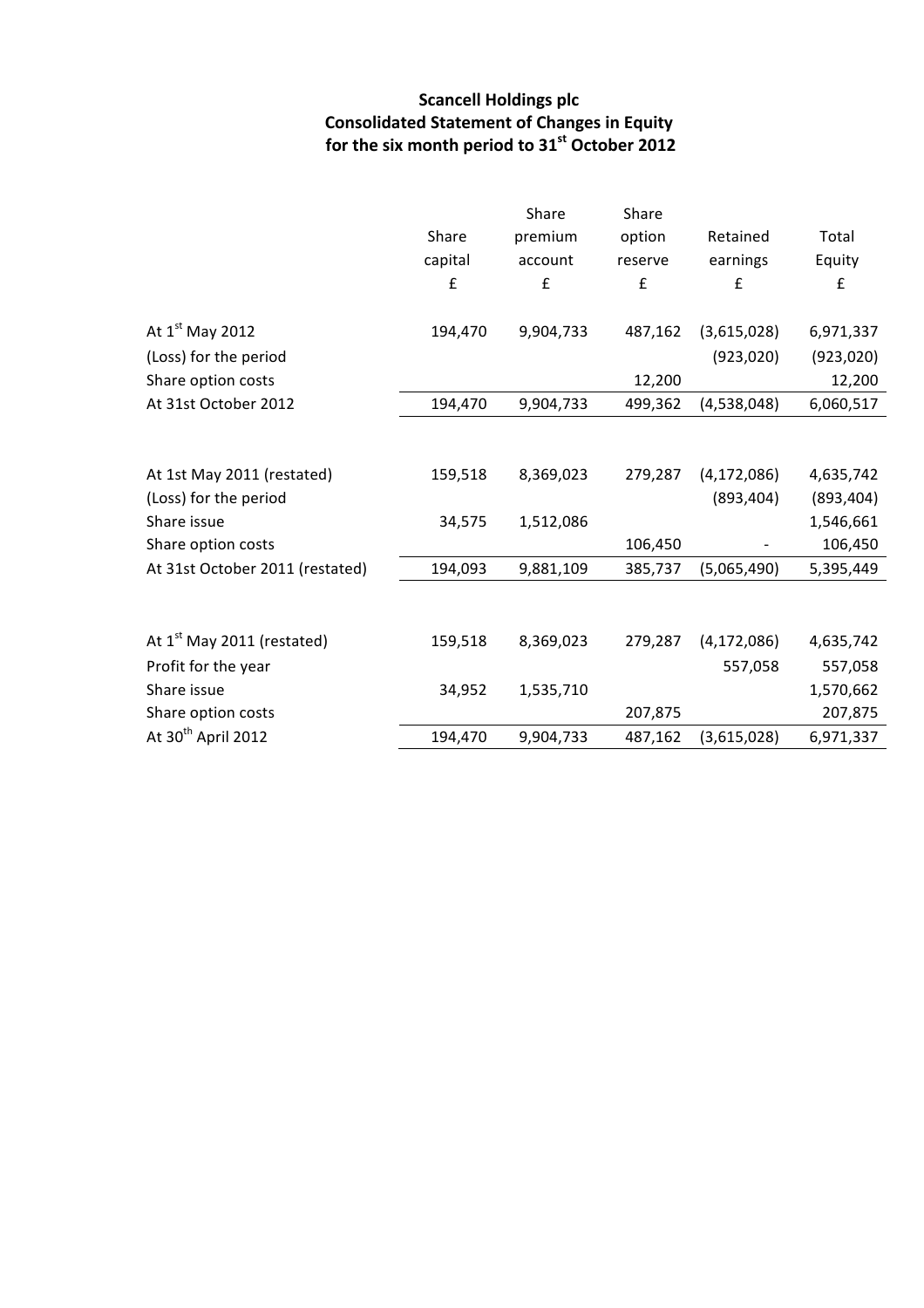## **Scancell Holdings plc Consolidated Statement of Financial Position as at 31st October 2012**

|                             | Unaudited   | Unaudited   |             |
|-----------------------------|-------------|-------------|-------------|
|                             | 31/10/2012  | 31/10/2011  | 30/04/2012  |
|                             | £           | £           | £           |
| <b>ASSETS</b>               |             |             |             |
| <b>Non-current assets</b>   |             |             |             |
| Plant and equipment         | 140,092     | 109,157     | 106,267     |
| Goodwill                    | 3,415,120   | 3,415,120   | 3,415,120   |
|                             | 3,555,212   | 3,524,277   | 3,521,387   |
| <b>Current assets</b>       |             |             |             |
| Trade and other receivables | 152,152     | 144,024     | 131,106     |
| Income tax assets           | 49,058      | 116,250     | 74,220      |
| Cash and cash equivalents   | 2,568,359   | 1,915,276   | 3,529,007   |
|                             | 2,769,569   | 2,175,550   | 3,734,333   |
| <b>TOTAL ASSETS</b>         | 6,324,781   | 5,699,827   | 7,255,720   |
| <b>LIABILITIES</b>          |             |             |             |
| <b>Current liabilities</b>  |             |             |             |
| Trade and other payables    | 264,264     | 304,378     | 284,383     |
| <b>NET CURRENT ASSETS</b>   | 2,505,305   | 1,871,172   | 3,449,950   |
| <b>NET ASSETS</b>           | 6,060,517   | 5,395,449   | 6,971,337   |
| <b>TOTAL EQUITY</b>         |             |             |             |
| Called up share capital     | 194,470     | 194,093     | 194,470     |
| Share premium account       | 9,904,733   | 9,881,109   | 9,904,733   |
| Share option reserve        | 499,362     | 385,737     | 487,162     |
| Retained earnings           | (4,538,048) | (5,065,490) | (3,615,028) |
|                             | 6,060,517   | 5,395,449   | 6,971,337   |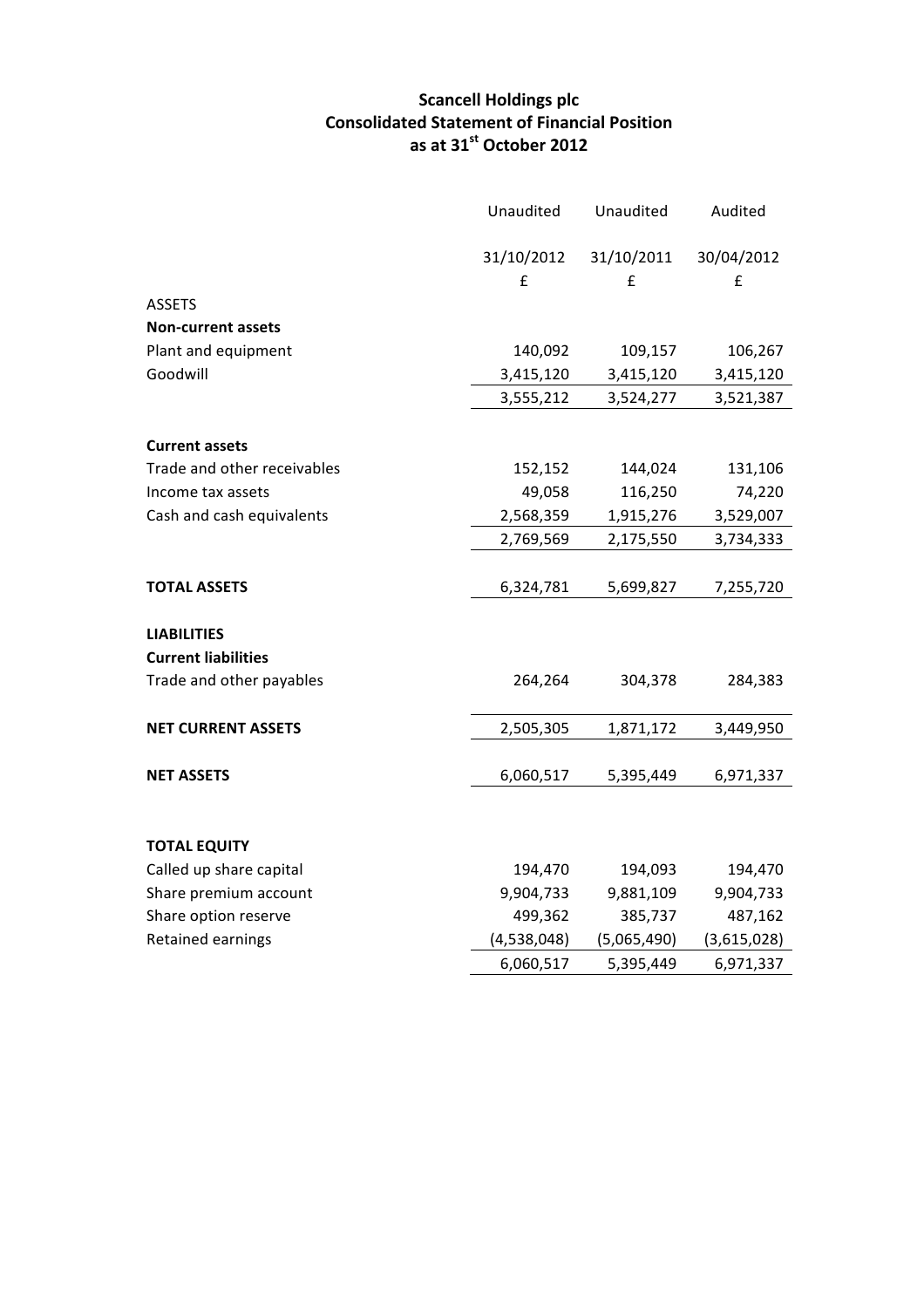## **Scancell Holdings plc Consolidated Cash Flow Statement** for the six month period to **31st October 2012**

|                                                        | Unaudited   | Unaudited  | Audited    |
|--------------------------------------------------------|-------------|------------|------------|
|                                                        | six months  | six months | Year to    |
|                                                        | 31/10/2012  | 31/10/2011 | 30/04/2012 |
|                                                        | £           | £          | £          |
| Cash flows from operating activities                   |             |            |            |
| Operating (loss) profit for the period                 | (989, 981)  | (941, 674) | 525,651    |
| Depreciation                                           | 16,559      | 12,365     | 35,978     |
| Share based payment expense                            | 12,200      | 106,450    | 207,875    |
| Operating (loss) profit for the year before changes in |             |            |            |
| working capital                                        | (961, 222)  | (822, 859) | 769,504    |
| (Increase) in trade and other receivables              | (21, 046)   | (85, 398)  | (72, 480)  |
| (Decrease) in trade and other payables                 | (20, 119)   | 182,591    | 162,596    |
| Cash generated from operations                         | (1,002,387) | (725, 666) | 859,620    |
| Income taxes received                                  | 74,220      |            |            |
| Net cash from operating activities                     | (928, 167)  | (725, 666) | 859,620    |
| Cash flows from investing activities                   |             |            |            |
| Asset acquisition                                      | (50, 385)   | (22, 590)  | (43, 312)  |
| Finance income                                         | 17,904      | 6,240      | 31,407     |
| Net cash used by investing activities                  | (32, 481)   | (16, 350)  | (11, 905)  |
| <b>Cash flows from financing activities</b>            |             |            |            |
| Proceeds from issue of share capital                   |             | 1,728,771  | 1,752,771  |
| Expenses of share issue                                |             | (182, 109) | (182, 109) |
| Net cash generated from financing activities           | $\pmb{0}$   | 1,546,662  | 1,570,662  |
| Net increase/(decrease) in cash and cash equivalents   | (960, 648)  | 804,646    | 2,418,377  |
| Cash and cash equivalents at beginning of the year     | 3,529,007   | 1,110,630  | 1,110,630  |
| Cash and cash equivalents at end of the period         | 2,568,359   | 1,915,276  | 3,529,007  |